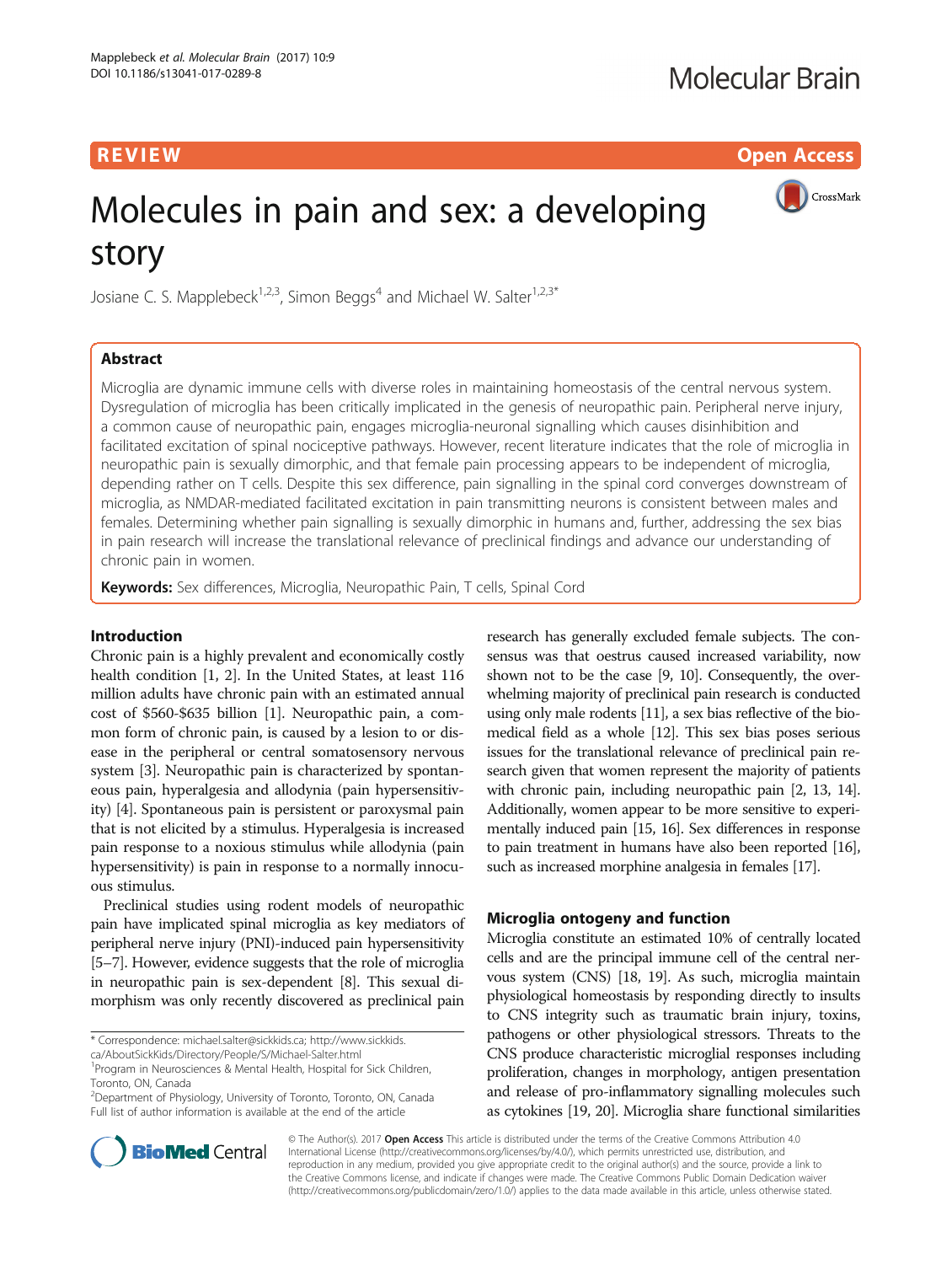to macrophages, which are innate immune cells involved in peripheral inflammation, but are distinct in cellular origin [[21](#page-6-0)]. Microglia derive from primitive myeloid progenitors which originate in the yoke sac prior to embryonic day 8 and populate the developing CNS [[22](#page-6-0), [23\]](#page-6-0). Microglia cell populations are maintained and proliferate via self-renewal, without recruitment of peripheral precursors from the blood [\[24, 25\]](#page-6-0).

Microglia were considered quiescent in the absence of CNS damage, reflected in classification of cells with long, ramified processes and small cell bodies as 'resting' microglia. In fact, microglia are highly dynamic with motile processes which extend and retract rapidly over a period of seconds to minutes within non-overlapping microdomains [\[7](#page-5-0), [26](#page-6-0), [27](#page-6-0)], providing constant environmental surveillance in addition to injury response. Consequently, CNS insult induces an immediate tropic response towards the injury site mediated by extracellular ATP signaling via P2Y12 [[26, 28](#page-6-0)]. The physiological functions of microglia have now been shown to be far more diverse, with fundamental roles in ensuring healthy CNS functioning through phagocytic clearing of cellular debris, responding to and modulating neuronal activity, influencing synaptic pruning and maturation as well as modulating synaptic plasticity [\[29](#page-6-0)–[34\]](#page-6-0). Misregulation of this normal dynamic functioning of microglia can contribute to pathology associated with disease or injury, and a prime example of this is the role of microglia in nerve injury-induced chronic pain.

# Spinal microglial reactivity after injury to peripheral nerves

PNI produces a stereotypical response in spinal microglia characterized by proliferation around central terminals and cell bodies of the peripherally damaged sensory and motor nerves respectively. The proliferative response is dependent on resident spinal microglia, as there is little, if any, infiltration of bone marrow-derived cells [[35](#page-6-0)] or monocytes [\[36](#page-6-0)] after peripheral nerve injury. Although a striking and consistent response after PNI, it is unknown whether microglial proliferation in the dorsal horn is necessary for PNI-pain hypersensitivity. But, it is clear that the proliferation of microglia per se is not sufficient for that development of PNI-induced pain hypersensitivity [[36](#page-6-0)–[39](#page-6-0)]. Thus, a proliferative microglial response should not be considered as a proxy measure of pain [\[40](#page-6-0)]. Proliferation is accompanied by retraction of ramified processes and adoption of an amoeboid morphology and changes in expression of cell-surface proteins [[41](#page-6-0)]. PNI activates de novo colonystimulating factor 1 (CSF1) production in injured sensory neurons, which is transported to the spinal cord and binds to CSF1 receptors on microglia [[25](#page-6-0)]. CSF1 activity simultaneously engages a membrane adaptor protein DAP12 independent pathway responsible for microglial

proliferation and a DAP12-dependent pathway mediating upregulation of microglial genes associated with pain hypersensitivity, including *Irf8* and *Irf5*. [[25](#page-6-0), [37](#page-6-0), [42\]](#page-6-0). Increases in IRF8 expression after PNI activates IRF5 which binds specifically to the promotor of P2rx4, leading to an upregulation of P2X4 receptor (P2X4R) expression on microglia [[37](#page-6-0), [42](#page-6-0)] (see Fig. [1\)](#page-2-0).

Similar to signals in ascending pathways such as CSF1, descending serotonergic signalling has also been implicated in inducing spinal microglia reactivity [[43\]](#page-6-0) and facilitation of pain hypersensitivity [[43, 44](#page-6-0)]. Alleviation of pain hypersensitivity occurs after inhibition of spinal 5-  $HT_3$  receptors in nerve-injured animals [\[43](#page-6-0)]. Furthermore, intrathecal application of a  $5-HT_3$  agonist results in glial reactivity and development of hypersensitivity in rats [\[43](#page-6-0)]. Additionally, spinal microgliosis due to peripheral inflammation can be attenuated by depletion of the 5-HT system [\[43](#page-6-0)].

# Microglia signalling in the spinal cord

Upregulation and activation of microglial P2X4R expression in the spinal dorsal horn has been found to be necessary for development of PNI-induced pain hypersensitivity [[5, 7](#page-5-0)]: pharmacological suppression of spinal P2X4Rs attenuates PNI-induced pain hypersensitivity [[5\]](#page-5-0), and P2X4 deficient mice  $(P2X_4^{-/-})$  show a lack of hypersensitivity after PNI [\[38\]](#page-6-0). In addition, adoptive transfer of ATPstimulated microglia into naïve rats produces hypersensitivity [\[5](#page-5-0)] and sensitization of lamina I dorsal horn neurons [[45](#page-6-0)] similar to that seen in nerve injured rodents. Activation of microglial P2X4Rs, by ATP released from dorsal horn neurons [[46](#page-6-0)], evokes an influx of extracellular calcium, phosphorylating p38 MAP kinase and results in release of brain derived neurotrophic factor (BDNF) [[6,](#page-5-0) [47](#page-6-0)]. Microglial BDNF secretion is impaired in P2X4-deficient mice [\[38](#page-6-0)]. Furthermore, deletion of microglial BDNF  $(CX_3CR1^{CreER} \times \text{loxP-Bdnf})$  both prevents and reverses PNI-induced hypersensitivity in mice [[8](#page-5-0)].

Secreted BDNF stimulates neuronal TrkB receptors in the dorsal horn initiating downregulation of potassium chloride co-transporter KCC2 and a consequent shift in the transmembrane anion gradient [\[6](#page-5-0), [48](#page-6-0)]. KCC2 maintains neuronal chloride extrusion, ensuring low intracellular chloride concentrations [[49](#page-6-0)]. γ-aminobutyric acid type A (GABAA) receptor functioning depends on the chloride gradient; thus, increased intracellular chloride due to KCC2 downregulation impairs GABA-mediated inhibitory synaptic transmission [\[50](#page-6-0)]. Pharmacological blockade or antisense knockdown of KCC2 produces hypersensitivity in naïve rodents [\[48](#page-6-0)]. Pharmacological activation of KCC2 reduces intracellular chloride concentration and alleviates hypersensitivity in nerve-injury models [\[51](#page-6-0)]. Reduced chloride extrusion capacity also promotes an efflux of HCO<sub>3</sub> anions through GABA<sub>A</sub>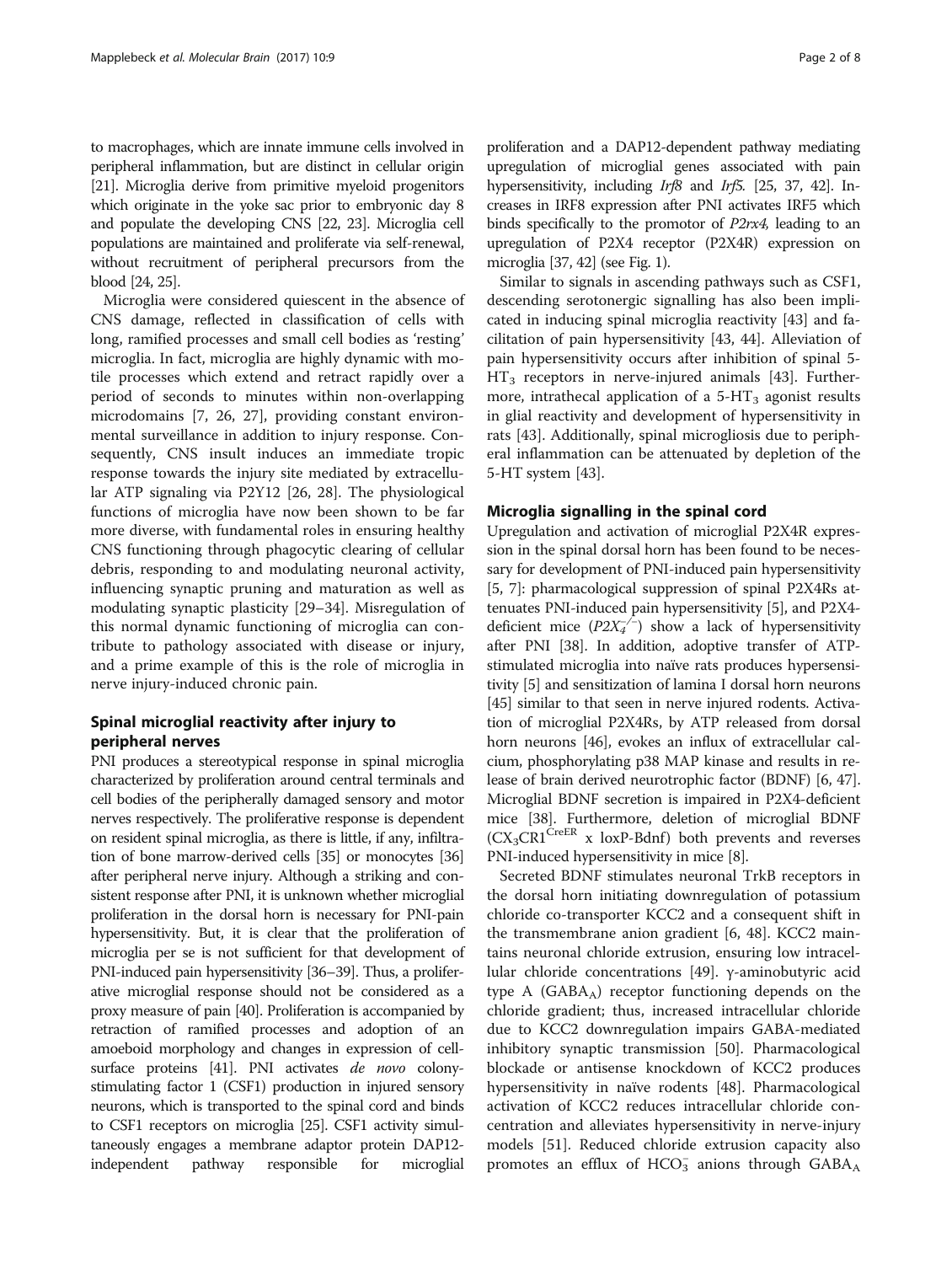<span id="page-2-0"></span>

channels which further enhances GABA-mediated disinhibition [[52\]](#page-6-0). Carbonic anhydrase (CA) is a family of enzymes which catalyzes the synthesis of  $HCO_3^-$  [\[53](#page-6-0)]. Inhibition of CA alleviates nerve-injury induced hypersensitivity, likely by decreasing the depolarizing efflux of  $HCO<sub>3</sub>$  [\[52](#page-6-0)]. The consequence of disinhibition is

therefore a net increase in excitability of lamina 1 neurons, which transforms spinal output and produces the hallmark symptoms of neuropathic pain in rodents [[45](#page-6-0), [48\]](#page-6-0).

In addition to disinhibition, facilitated excitation produced by Src kinase-mediated enhancement of NMDAR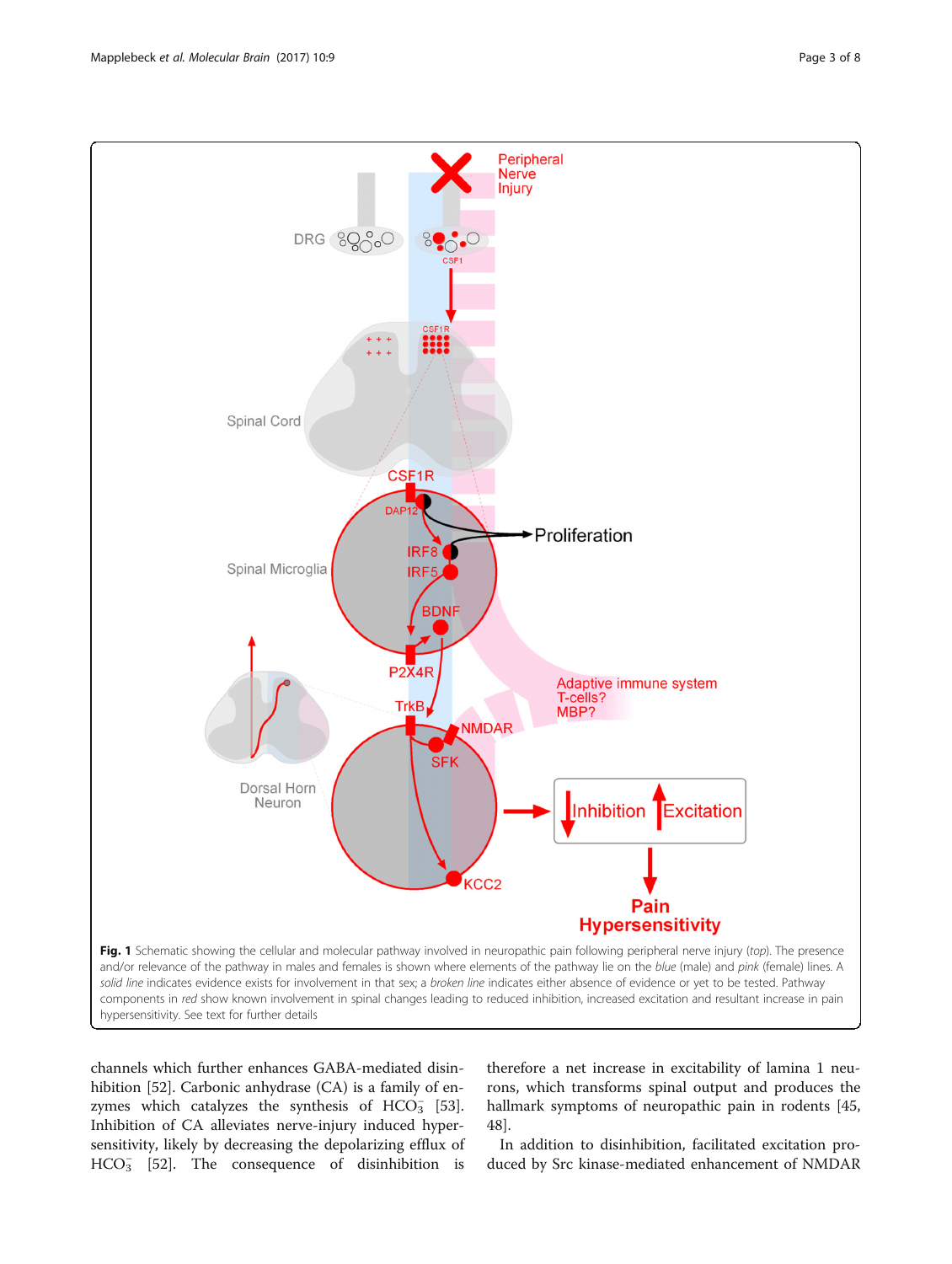currents [[54\]](#page-6-0) contributes to hyperexcitability of lamina 1 projection neurons and associated pain hypersensitivity [[55\]](#page-6-0). Src is a non-receptor protein tyrosine kinase with diverse physiological functions [\[56](#page-6-0)]. Src binding to the NMDAR complex via NADH dehydrogenase subunit 2 (ND2) increases NMDAR activity [[57\]](#page-6-0). Enhancement of NMDAR function amplifies glutamatergic synaptic transmission, increasing the output of lamina 1 neurons. Uncoupling of Src kinase from the NMDAR complex blocks Src-mediated NMDAR activity enhancement [\[57](#page-6-0)]. Furthermore, intrathecal application of a peptide that disrupts Src binding alleviates nerve-injury induced pain hypersensitivity [[55](#page-6-0)]. The factors mediating Src-ND2 binding after PNI are not fully understood. Microglial BDNF may be fundamental to this process as intrathecal BDNF in naïve rodents potentiates NMDARs in a Src family kinase-dependent manner [[58\]](#page-6-0) and potentiation of NMDAR currents due to nerve injury is dependent on BDNF signalling [\[59](#page-7-0)]. Cytokines can also enhance NMDAR function through Src activation [\[60\]](#page-7-0). Furthermore, chloride-mediated disinhibition is required for potentiation of NMDAR activity after nerve injury [\[59](#page-7-0)]. Thus, multiple signalling molecules may contribute to NMDAR-enhancement after PNI.

## Sexually dimorphic role of microglia in pain

The microglia-neuronal signalling pathway was established through experiments using almost exclusively male rodents; thus, its role in pain processing was not established in females. Recent experiments using mice of both sexes have shown that microglia are not involved in mediating pain hypersensitivity in females with PNI, suggesting the existence of sexually dimorphic pain processing [[8](#page-5-0)].

The first indication of sexually dimorphic pain processing was evidence showing that spinal TLR4s, which are expressed specifically on microglia in the CNS, contribute to PNI-induced pain hypersensitivity in male but not female mice [\[61\]](#page-7-0). TLR4 is a member of the Toll-like receptor family involved in response to pathogens such as bacterial lipopolysaccharide and consequent activation of the innate immune system [\[62\]](#page-7-0). The sexually dimorphic role of TLR4 prompted broader investigation into the relevance of microglia to neuropathic pain in female mice. Damage to a peripheral nerve produces spinal microglial reactivity in female mice comparable to that of males [[8](#page-5-0), [63\]](#page-7-0). However, application of intrathecal minocycline, propentofylline or fluorocitrate, which may inhibit processes in glial cells, or specific microglial lesioning (via intrathecal injection of saporin toxin conjugated to the MAC-1 receptor) in mice alleviates nerve injury-induced pain hypersensitivity in males only and are entirely ineffective in females, suggesting that microglia are not necessary for pain hypersensitivity in female mice [\[8\]](#page-5-0). Inhibition of spinal P2X4Rs attenuates pain hypersensitivity in male but not female

mice, confirming that microglia neuronal signalling does not contribute to pain processing in female mice [\[8](#page-5-0)]. p38 MAP kinase inhibition in the spinal cord is also ineffective in attenuating hypersensitivity in female mice [\[8\]](#page-5-0). While male microglial BDNF knockout mice  $(CX_3CR1^{CreER}$  x loxP-Bdnf) display significant impairments in development and maintenance of PNI-induced hypersensitivity, pain processing is unaffected in female knockout mice [\[8\]](#page-5-0). Furthermore, pharmacological inhibition of spinal BDNF reverses hypersensitivity in males only, ruling out the possibility that non-microglia derived BDNF contribute to female pain processing [\[8\]](#page-5-0). Assessment of genes relevant to the microglia neuronal signalling pathway demonstrated that upregulation of P2rx4 is exclusive to male mice, indicating that the P2X4R-dependent signalling pathway is not being engaged in female mice, which may be the key to the sex dependency of microglia in pain [\[8](#page-5-0)]. IRF8-IRF5 signalling lies upstream of P2X4R transcriptional upregulation [\[37, 42](#page-6-0)]; therefore, a sex difference in P2rx4 levels after nerve injury may result from differential IRF8-IRF5 expression. However, PNI upregulates Irf8 and Irf5 expression equally in both sexes, which could account for the microglial proliferation observed in females [\[8\]](#page-5-0). Thus, the inference is that IRF5 mediated transcription of P2rx4 is likely not occurring in females, which may be the key to the sex-dependency of microglia in pain.

Sexual dimorphism of the microglia-neuron signalling pathway has been confirmed elsewhere [[64](#page-7-0)]. Inhibition of spinal p38 MAP kinase alleviates nerve injury-induced pain hypersensitivity in male but not female mice as well as rats, consistent with the more substantial p38 phosphorylation levels after injury in males [\[64\]](#page-7-0). Furthermore, spontaneous excitatory postsynaptic currents (EPSCs) are depressed only in male lamina IIo neurons during p38 MAP kinase blockade [\[64\]](#page-7-0). This sex difference appears to be spinally restricted as p38 MAP kinase inhibition through intraperitoneal and perineural application routes produces robust reversal in either sex [\[64\]](#page-7-0). The specificity of this sex difference is consistent with the sexually dimorphic role of spinal but not peripheral TLR4 in pain [[61](#page-7-0)]. However, recent evidence has shown that spinal microglia are involved in mediating bone cancer pain in female rats [\[65](#page-7-0)], which suggests that sex differences in pain processing may not be consistent across injury models. The contribution of descending serotonergic circuitry to neuropathic pain in females has yet to be investigated, as previous work in investigating  $5-HT_3$  was conducted using male rodents only [[43](#page-6-0), [44\]](#page-6-0).

Despite the absence of a role for microglia in mediating neuropathic pain in females, there seems to be mechanistic convergence at the neuronal level as antagonising NMDAR activity alleviates pain hypersensitivity in both sexes [\[8](#page-5-0)]. This suggests that despite a sex difference in upstream signalling, similar neuronal changes occur after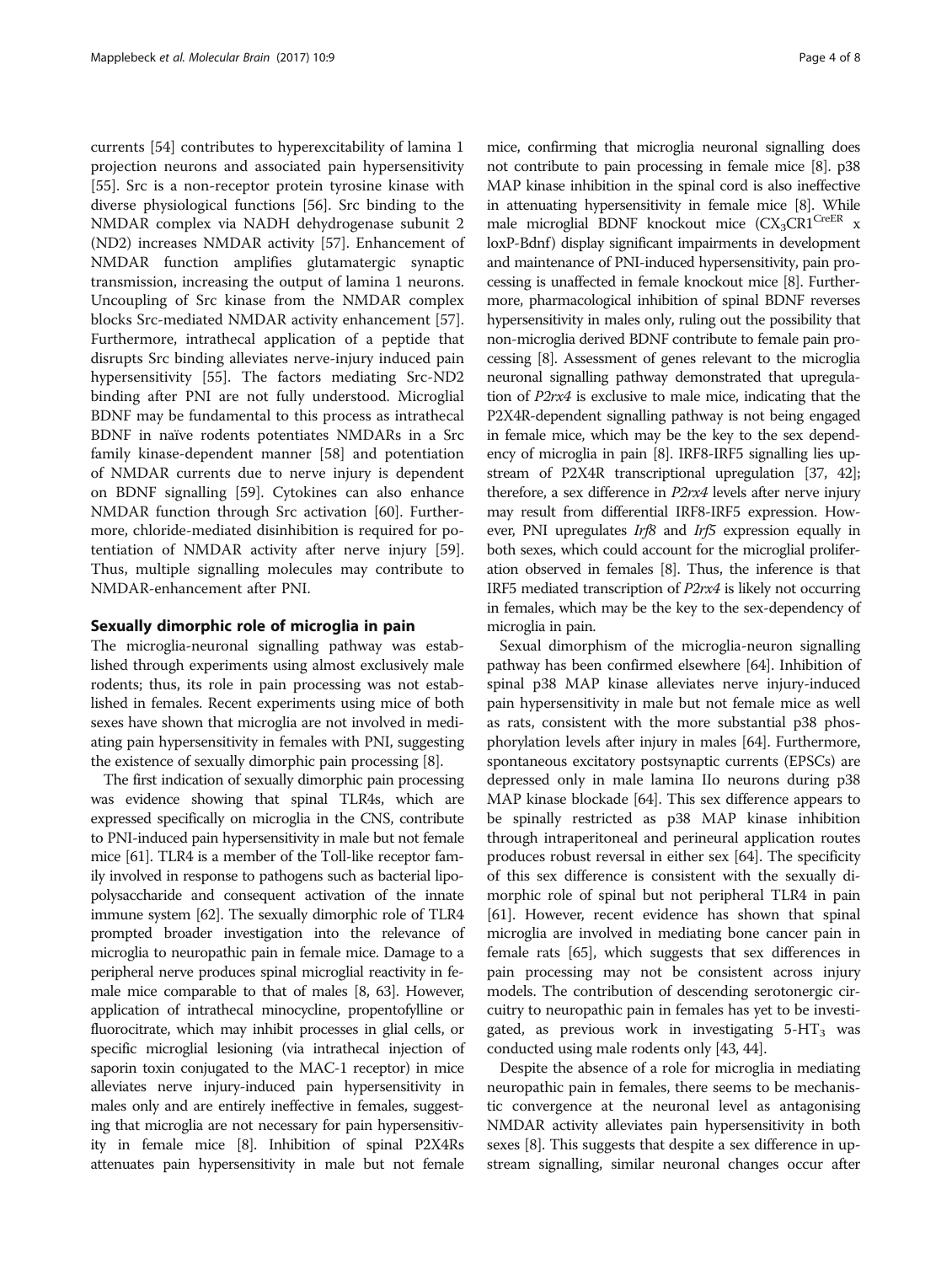nerve injury, i.e. potentiation of synaptic NMDAR activity. Targeting convergent mechanisms between females and males is an alternative strategy to development of sexspecific therapies. It is still unknown whether the role for NMDARs in female pain processing is Src kinase dependent. Given the congruency in NMDAR involvement between females and males, it is possible that disinhibition due to KCC2 downregulation also contributes to pain behavior in both sexes. Investigation of whether impaired chloride extrusion mediates pain in females is critical given the interest in targeting KCC2 to treat neuropathic pain [\[51\]](#page-6-0). Orally administered drugs which rescue plasma membrane expression of KCC2 produce strong analgesia in rodent models of PNI without loss of motor function [\[51\]](#page-6-0). Such chloride extrusion enhancers remain to be tested in females. If KCC2-dependent disinhibition is consistent between the sexes, this would indicate that the sex difference in neuropathic pain processing is restricted to immune system functioning.

The underlying cause of the sexual dimorphism in pain processing remains unidentified; however, sex hormones represent a strong candidate [\[66](#page-7-0)]. Engagement of the microglial-dependent pathway appears to be contingent on the presence of high testosterone levels, regardless of sex [\[8](#page-5-0)]. Sex steroids have profound influences on immune functioning and may be responsible for many sex differences in pain, see Rosen et al., 2017 for a in-depth review of this topic [[66](#page-7-0)]. Hormones also have been shown to regulate gene transcription [[67](#page-7-0), [68\]](#page-7-0). Thus, future investigation is required to determine whether sex steroids underlie the differential upregulation of P2rx4 between males in females after nerve injury.

### Critical role for adaptive immune cells in females

That pain hypersensitivity in female mice is independent of microglia, which are innate immune cells, led to considering the possibility that cells of the adaptive immune system may be necessary in females [[8\]](#page-5-0). It has been previously reported that male mice lacking adaptive immune cells develop less hypersensitivity after nerve injury [[69, 70\]](#page-7-0). In contrast, it was found that nerve-injured adaptive immune cell knockout mice (B6.129S7-Rag1tm1- $^{Mom}$  and NU/J) display equivalent hypersensitivity to their wildtype counterparts, regardless of sex. However, interrogation of pain signalling mechanisms in these mice revealed that females lacking adaptive immune cells employ a microglia-dependent pathway in the mediation of pain hypersensitivity. Immune system reconstitution of female Rag1 knockouts with spleenocytes causes a 'switch' to a microglia-independent pathway. Therefore, it is hypothesized that the presence of adaptive immune cells, likely T cells, is necessary to drive the non-microglia pathway (Fig. [1](#page-2-0)). T cells migrate into the spinal cord after nerve injury and have been implicated as key regulators of hypersensitivity [[69](#page-7-0)–[71](#page-7-0)].

T cells of mouse and human lineage display a testosterone-dependent sex difference in expression of peroxisome proliferator activated receptors (PPARs), transcription factors integral in cytokine regulation [\[72\]](#page-7-0). Expression of PPARα is augmented by testosterone, which boosts secretion of interleukin-17A [\[72](#page-7-0)]. Conversely, testosterone decreases expression of PPARγ, which suppresses production of interferon-γ [[72](#page-7-0)]. Infiltrating cells into the spinal cord after nerve injury appear to be primarily T helper type 1 (Th1) lymphocytes [\[73](#page-7-0)]. As interferon-γ is the prototypical Th1 cytokine, infiltrated T cells in nerve-injured male mice may secrete fewer pro-inflammatory mediators relative to females. Consistent with sexually dimorphic PPAR expression, intrathecal application of the PPARα agonist, fenofibrate, attenuates nerve injury-induced hypersensitivity in male mice only, a drug effect abolished by castration [[8](#page-5-0)]. Furthermore, intrathecal administration of the PPARγ agonist, pioglitazone, reverses hypersensitivity after nerve injury in females, but not males [\[8](#page-5-0)]. Pioglitazone-mediated analgesia in females is attenuated by treatment with testosterone propionate [\[8](#page-5-0)]. In addition to sex differences in T cell phenotype, female mice also have higher peripheral and central T cell counts than male mice [[8\]](#page-5-0). Combined, differential T cell numbers and cytokine secretion could lead to sexually dimorphic involvement of T cells in pain processing. A T cell driven mechanism could also directly supress the microglia-dependent pathway through inhibition of P2rx4 transcription.

Hypersensitivity resulting from a sciatic nerve injection of myelin basic protein (MBP) in female rats is also mediated by T cells [\[74\]](#page-7-0). MBP has also been implicated in the development of PNI-induced hypersensitivity in females [[75](#page-7-0)]. Thus, MBP-mediated activation of T cells may represent a component of the microglia-independent pathway. T cells could release pro-inflammatory cytokines to produce neuronal changes, such as enhancement in NMDAR functioning, which result in hyperexcitability of spinal nociceptive circuitry. B cells may also represent a critical mediator of the microglial-independent pathway. However, nerve injury does not induce spinal infiltration of B cells in male mice [[70](#page-7-0)] and little evidence has implicated B cells in pain processing. The exact role for adaptive immune cells and MBP in mediating pain in females requires further investigation.

### Relevance to clinical pain in humans

The role of microglia in chronic pain in humans of either sex remains unclear. Significant differences exist in immune system functioning between rodents and humans, which poses issues for translation of preclinical findings to humans [\[76, 77\]](#page-7-0). Post-mortem analysis of spinal cord tissue has shown significant microglial and astrocytic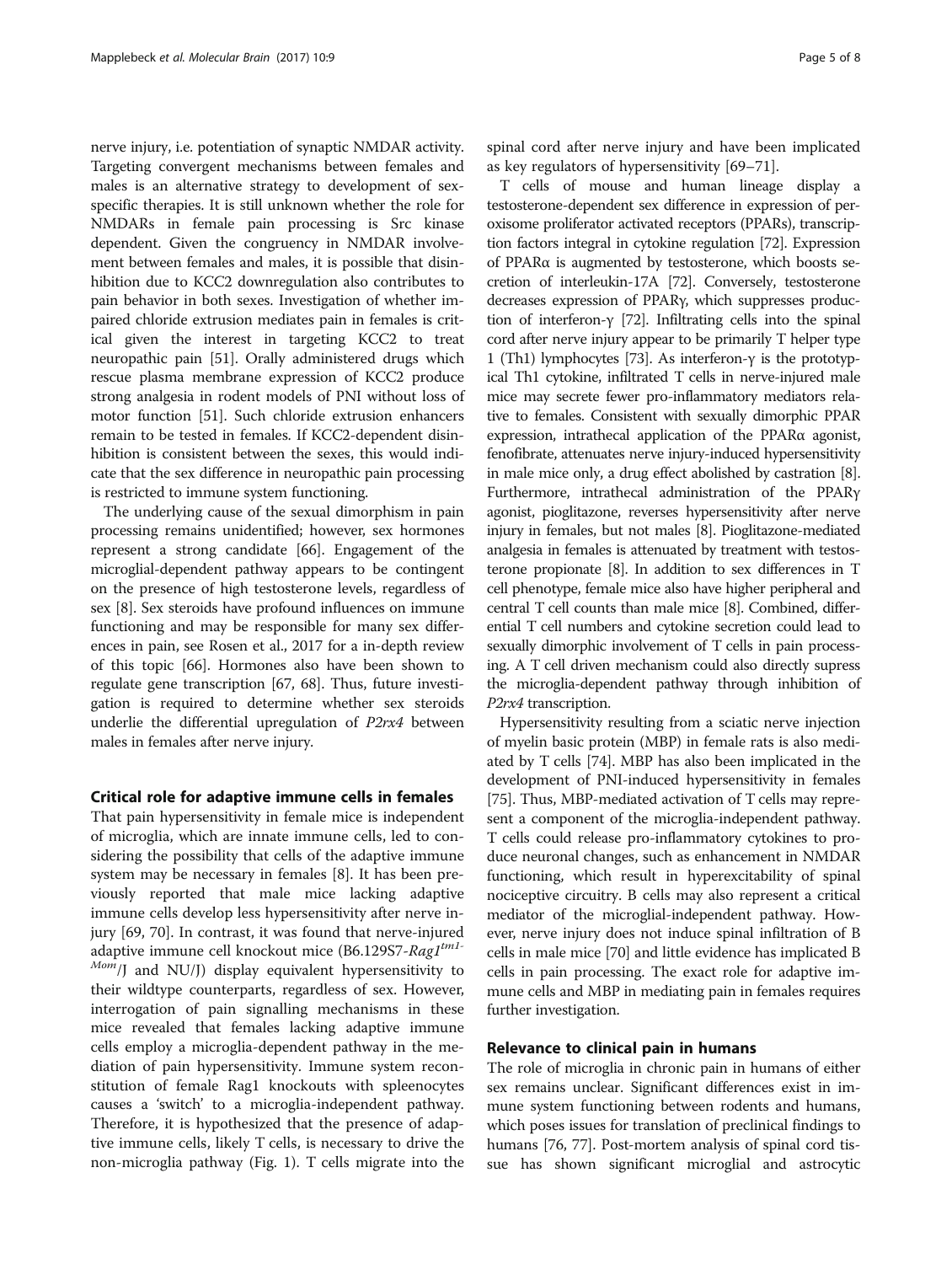<span id="page-5-0"></span>activation in a female patient with longstanding complex regional pain syndrome [\[78\]](#page-7-0). In post-mortem tissue of male patients with HIV-associated neuropathic pain, astrocytic but not microglial markers are upregulated in the spinal dorsal horn [\[79\]](#page-7-0). In-vivo imaging of patients of both sexes with chronic low back pain shows evidence of glial activation in the brain [\[80\]](#page-7-0). Female and male patients with peripheral nerve injury display activation of glial cells in the thalamus [[81\]](#page-7-0). Thus, there is evidence that glial cells, including microglia, are activated in certain chronic pain conditions. This glial reactivity is observed in patients of both sexes [\[78](#page-7-0)–[81](#page-7-0)], which is consistent with the preclinical data [8]. Given the dissociation between microglial proliferation and pain hypersensitivity, it cannot be concluded that microglia in humans of either sex are involved chronic pain per se [[40](#page-6-0)].

The preclinical literature on microglia and pain has sparked significant interest in targeting microglia in order to treat chronic pain in humans. However, a clinical trial of propentofylline, a glial modulating drug, failed to show efficacy in treating pain in patients with post-herpetic neuralgia [[82](#page-7-0)]. It is possible that the dosing schedule of propentofylline may not have been sufficient to achieve adequate spinal glial inhibition. Additionally, post-herpetic neuralgia is not strictly a nerve lesion, which has been the primary preclinical model used to establish microglial involvement in pain processing. Alternatively, the clinical trial may indicate a lack of microglial involvement in neuropathic pain in humans. Whether the efficacy of propentofylline in treating neuropathic pain differs between women and men was not reported. Thus, a possible sexually dimorphic role of microglia in pain in humans cannot be ruled out.

# Conclusions

Microglia have become a focus in the preclinical pain research field. There is clear evidence in rodent models of neuropathic pain that microglia are critical in mediating pain behavior associated with nerve injury. However, the evidence implicating microglia in pain comes almost exclusively from experiments using male rodents. Recent research has put into question our understanding of the role of microglia in pain processing. While microglia adopt a reactive phenotype following nerve injury in mice of both sexes, these cells are not involved in mediating neuropathic pain behavior in females. The cross-species generalizability of this sexual dimorphism remains to be fully explored, but preliminary evidence supports the existence of sex differences in pain signalling in rats with nerve injury. Sexually dimorphic pain processing denotes the importance of including animals of both sexes in preclinical research. The translational potential of preclinical pain research may be greatly improved with equal representation of male and female subjects and may lead to development of precision medicine for chronic pain patients.

#### Abbreviations

BDNF: Brain derived neurotrophic factor; CA: Carbonic anhydrase; CNS: Central nervous system; CSF1: Colony-stimulating factor 1; GABA<sub>Δ</sub>: γaminobutyric acid type A; KCC2: Potassium chloride cotransporter 2; ND2: NADH dehydrogenase subunit 2; MBP: Myelin basic protein; P2X4R: P2X4 receptor; PNI: Peripheral nerve injury; PPAR: Peroxisome proliferator activated receptor

#### Acknowledgements

The authors would like to thank Janice Hicks for her help in editing of the manuscript.

#### Funding

The work of the authors is funded by the Canadian Institutes of Health Research and Brain Canada. MWS holds a Northbridge Chair in Paediatric Research at the Hospital for Sick Children. JCSM's doctoral studies are supported by a Canadian Institutes of Health Research Doctoral Research Award.

#### Availability of data and material

Not applicable.

#### Authors' contributions

JCSM, SB and MWS wrote the manuscript. All authors read and approved the final manuscript.

#### Competing interests

The authors declare that they have no competing interests.

#### Consent for publication

Not applicable

#### Ethics approval and consent to participate

Not applicable.

#### Author details

<sup>1</sup> Program in Neurosciences & Mental Health, Hospital for Sick Children, Toronto, ON, Canada. <sup>2</sup>Department of Physiology, University of Toronto, Toronto, ON, Canada. <sup>3</sup>University of Toronto Centre for the Study of Pain Toronto, ON, Canada. <sup>4</sup> Developmental Neurosciences Programme, UCL Great Ormond Street Institute of Child Health, London, UK.

#### Received: 1 November 2016 Accepted: 23 February 2017 Published online: 07 March 2017

#### References

- 1. Pizzo P, Clark N. Relieving pain in America: a blueprint for transforming prevention, care, education, and research (Institute of medicine). Washington, DC: The National Academies Press; 2011.
- 2. Bouhassira D, Lantéri-Minet M, Attal N, Laurent B, Touboul C. Prevalence of chronic pain with neuropathic characteristics in the general population. Pain. 2008;136(3):380–7.
- 3. Merskey H, Bogduk N. Classification of chronic pain. 2nd ed. Seattle: IASP Press; 1994.
- 4. Woolf CJ, Mannion RJ. Neuropathic pain: aetiology, symptoms, mechanisms, and management. Lancet (London, England). 1999;353(9168):1959–64.
- 5. Tsuda M, Shigemoto-Mogami Y, Koizumi S, Mizokoshi A, Kohsaka S, Salter MW, Inoue K. P2X4 receptors induced in spinal microglia gate tactile allodynia after nerve injury. Nature. 2003;424(6950):778–83.
- 6. Coull JA, Beggs S, Boudreau D, Boivin D, Tsuda M, Inoue K, Gravel C, Salter MW, De Koninck Y. BDNF from microglia causes the shift in neuronal anion gradient underlying neuropathic pain. Nature. 2005;438(7070):1017–21.
- 7. Beggs S, Trang T, Salter MW. P2X4R+ microglia drive neuropathic pain. Nat Neurosci. 2012;15(8):1068–73.
- Sorge RE, Mapplebeck JCS, Rosen S, Beggs S, Taves S, Alexander JK, Martin LJ, Austin J-S, Sotocinal SG, Chen D, et al. Different immune cells mediate mechanical pain hypersensitivity in male and female mice. Nat Neurosci. 2015;18:1081–3.
- 9. Klein SL, Schiebinger L, Stefanick ML, Cahill L, Danska J, de Vries GJ, Kibbe MR, McCarthy MM, Mogil JS, Woodruff TK, et al. Opinion: sex inclusion in basic research drives discovery. Proc Natl Acad Sci U S A. 2015;112(17): 5257–8.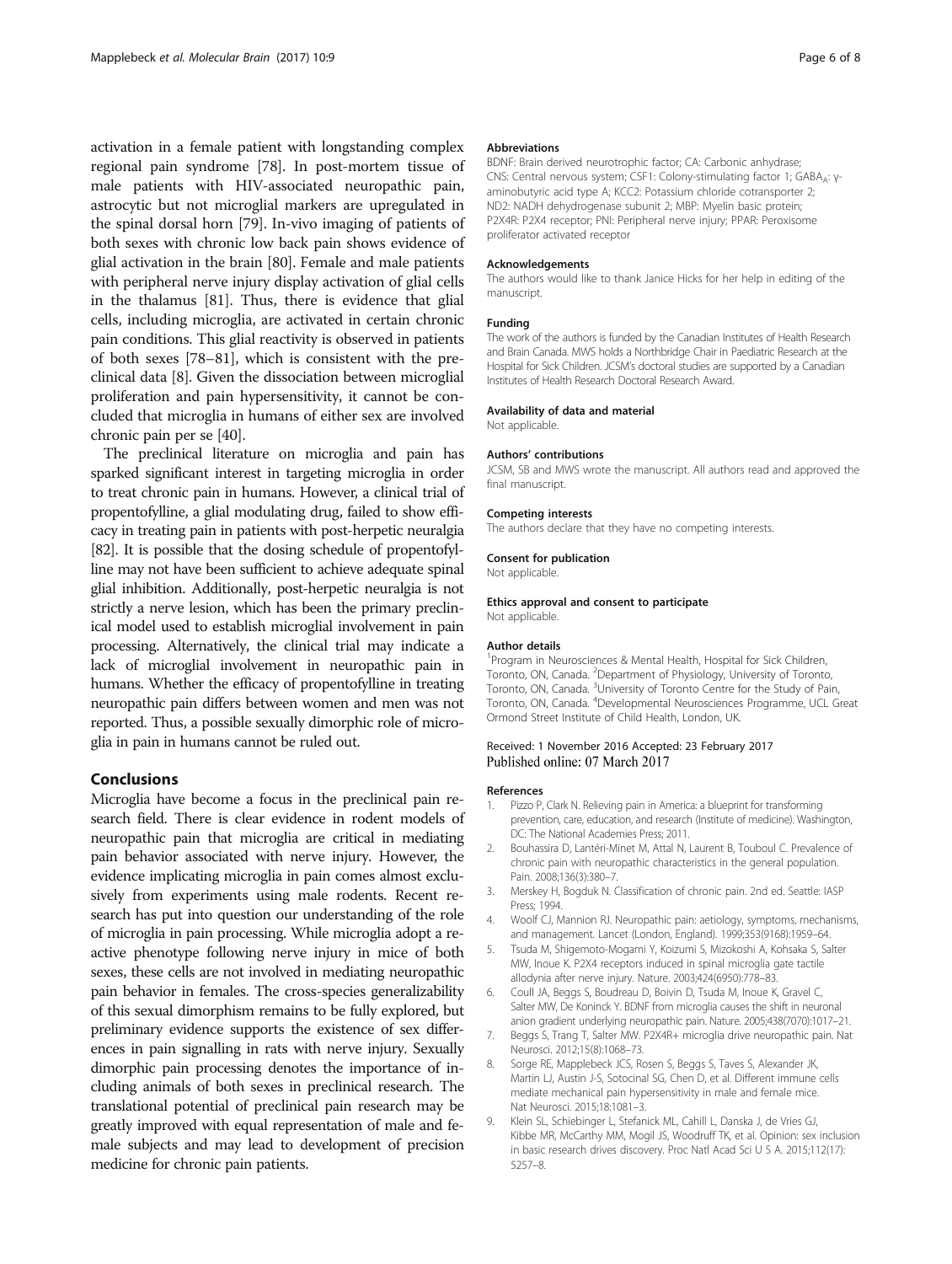- <span id="page-6-0"></span>10. Prendergast BJ, Onishi KG, Zucker I. Female mice liberated for inclusion in neuroscience and biomedical research. Neurosci Biobehav Rev. 2014;  $40:1-5$ .
- 11. Mogil JS, Chanda ML. The case for the inclusion of female subjects in basic science studies of pain. Pain. 2005;117(1–2):1–5.
- 12. Beery AK, Zucker I. Sex bias in neuroscience and biomedical research. Neurosci Biobehav Rev. 2011;35(3):565–72.
- 13. Fillingim RBKC, Ribeiro-Dasilva MC, Rahim-Williams B, Riley 3rd JL. Sex, gender, and pain: a review of recent clinical and experimental findings. J Pain. 2009; 10(5):447–85.
- 14. Torrance NSB, Bennett MI, Lee AJ. The epidemiology of chronic pain of predominantly neuropathic origin. Results from a general population survey. J Pain. 2006;7(4):281–9.
- 15. Mogil JS. Sex differences in pain and pain inhibition: multiple explanations of a controversial phenomenon. Nat Rev Neurosci. 2012;13(12):859–66.
- 16. Bartley EJ, Fillingim RB. Sex differences in pain: a brief review of clinical and experimental findings. BJA. 2013;111(1):52–8.
- 17. Niesters M, Dahan A, Kest B, Zacny J, Stijnen T, Aarts L, Sarton E. Do sex differences exist in opioid analgesia? A systematic review and meta-analysis of human experimental and clinical studies. Pain. 2010;151(1):61–8.
- 18. Aguzzi A, Barres BA, Bennett ML. Microglia: scapegoat, saboteur, or something else? Science (New York, NY). 2013;339(6116):156–61.
- 19. Streit WJ, Mrak RE, Griffin WS. Microglia and neuroinflammation: a pathological perspective. J Neuroinflammation. 2004;1(1):14.
- 20. Kreutzberg GW. Microglia: a sensor for pathological events in the CNS. Trends Neurosci. 1996;19(8):312–8.
- 21. Mosser DM, Edwards JP. Exploring the full spectrum of macrophage activation. Nat Rev Immunol. 2008;8(12):958–69.
- 22. Ginhoux FGM, Leboeuf M, Nandi S, See P, Gokhan S, Mehler MF, Conway SJ, Ng LG, Stanley ER, Samokhvalov IM, Merad M. Fate mapping analysis reveals that adult microglia derive from primitive macrophages. Science (New York, NY). 2010;330(6005):841–5.
- 23. Fogg DK, Sibon C, Miled C, Jung S, Aucouturier P, Littman DR, Cumano A, Geissmann F. A clonogenic bone marrow progenitor specific for macrophages and dendritic cells. Science (New York, NY). 2006;311(5757):83–7.
- 24. Ajami B, Bennett JL, Krieger C, Tetzlaff W, Rossi FMV. Local self-renewal can sustain CNS microglia maintenance and function throughout adult life. Nat Neurosci. 2007;10(12):1538–43.
- 25. Guan Z, Kuhn JA, Wang X, Colquitt B, Solorzano C, Vaman S, Guan AK, Evans-Reinsch Z, Braz J, Devor M, et al. Injured sensory neuron-derived CSF1 induces microglial proliferation and DAP12-dependent pain. Nat Neurosci. 2016;19:94–101.
- 26. Davalos D, Grutzendler J, Yang G, Kim JV, Zuo Y, Jung S, Littman DR, Dustin ML, Gan WB. ATP mediates rapid microglial response to local brain injury in vivo. Nat Neurosci. 2005;8(6):752–8.
- 27. Nimmerjahn A, Kirchhoff F, Helmchen F. Resting microglial cells are highly dynamic surveillants of brain parenchyma in vivo. Science (New York, NY). 2005;308(5726):1314–8.
- 28. Haynes SE, Hollopeter G, Yang G, Kurpius D, Dailey ME, Gan WB, Julius D. The P2Y12 receptor regulates microglial activation by extracellular nucleotides. Nat Neurosci. 2006;9(12):1512–9.
- 29. Li Y, Du XF, Liu CS, Wen ZL, Du JL. Reciprocal regulation between resting microglial dynamics and neuronal activity in vivo. Dev Cell. 2012;23(6):1189–202.
- 30. Paolicelli RC, Bolasco G, Pagani F, Maggi L, Scianni M, Panzanelli P, Giustetto M, Ferreira TA, Guiducci E, Dumas L, et al. Synaptic pruning by microglia is necessary for normal brain development. Science (New York, NY). 2011; 333(6048):1456–8.
- 31. Roumier A, Bechade C, Poncer JC, Smalla KH, Tomasello E, Vivier E, Gundelfinger ED, Triller A, Bessis A. Impaired synaptic function in the microglial KARAP/DAP12-deficient mouse. J Neurosci. 2004;24(50):11421–8.
- 32. Parkhurst CN, Yang G, Ninan I, Savas JN, Yates 3rd JR, Lafaille JJ, Hempstead BL, Littman DR, Gan WB. Microglia promote learning-dependent synapse formation through brain-derived neurotrophic factor. Cell. 2013;155(7):1596–609.
- 33. Neumann H, Kotter MR, Franklin RJ. Debris clearance by microglia: an essential link between degeneration and regeneration. Brain. 2009;132(Pt 2):288–95.
- 34. Salter M, Beggs S. Sublime microglia: expanding roles for the guardians of the CNS. Cell. 2014;158(1):15–24.
- 35. Tashima R, Mikuriya S, Tomiyama D, Shiratori-Hayashi M, Yamashita T, Kohro Y, Tozaki-Saitoh H, Inoue K, Tsuda M. Bone marrow-derived cells in the population of spinal microglia after peripheral nerve injury. Sci Rep. 2016;6:23701.
- 36. Gu N, Peng J, Murugan M, Wang X, Eyo UB, Sun D, Ren Y, DiCicco-Bloom E, Young W, Dong H, et al. Spinal microgliosis Due to resident microglial proliferation is required for pain hypersensitivity after peripheral nerve injury. Cell Rep. 2016;16(3):605–14.
- 37. Masuda T, Iwamoto S, Yoshinaga R, Tozaki-Saitoh H, Nishiyama A, Mak TW, Tamura T, Tsuda M, Inoue K. Transcription factor IRF5 drives P2X4R + −reactive microglia gating neuropathic pain. Nat Commun. 2014;5:3771.
- 38. Ulmann L, Hatcher JP, Hughes JP, Chaumont S, Green PJ, Conquet F, Buell GN, Reeve AJ, Chessell IP, Rassendren F. Up-regulation of P2X4 receptors in spinal microglia after peripheral nerve injury mediates BDNF release and neuropathic pain. J Neurosci. 2008;28(44):11263–8.
- 39. Tozaki-Saitoh H, Tsuda M, Miyata H, Ueda K, Kohsaka S, Inoue K. P2Y12 receptors in spinal microglia are required for neuropathic pain after peripheral nerve injury. J Neurosci. 2008;28(19):4949–56.
- 40. Mapplebeck JCS, Beggs S, Salter MW. Sex Differences in Pain: A Tale of Two Immune Cells. Pain. 2015;Publish Ahead of Print.
- 41. Beggs S, Salter MW. The known knowns of microglia-neuronal signalling in neuropathic pain. Neurosci Lett. 2013;557 Pt A:37–42.
- 42. Masuda T, Tsuda M, Yoshinaga R, Tozaki-Saitoh H, Ozato K, Tamura T, Inoue K. IRF8 is a critical transcription factor for transforming microglia into a reactive phenotype. Cell Rep. 2012;1(4):334–40.
- 43. Guo W, Miyoshi K, Dubner R, Gu M, Li M, Liu J, Yang J, Zou S, Ren K, Noguchi K, et al. Spinal 5-HT3 receptors mediate descending facilitation and contribute to behavioral hypersensitivity via a reciprocal neuron-glial signaling cascade. Mol Pain. 2014;10(1):35.
- 44. Wei F, Dubner R, Zou S, Ren K, Bai G, Wei D, Guo W. Molecular depletion of descending serotonin unmasks its novel facilitatory role in the development of persistent pain. J Neurosci. 2010;30:8624–36.
- 45. Keller AF, Beggs S, Salter MW, De Koninck Y. Transformation of the output of spinal lamina I neurons after nerve injury and microglia stimulation underlying neuropathic pain. Mol Pain. 2007;3:27.
- 46. Masuda T, Ozono Y, Mikuriya S, Kohro Y, Tozaki-Saitoh H, Iwatsuki K, Uneyama H, Ichikawa R, Salter MW, Tsuda M, et al. Dorsal horn neurons release extracellular ATP in a VNUT-dependent manner that underlies neuropathic pain. Nat Commun. 2016;7:12529.
- 47. Trang T, Beggs S, Wan X, Salter MW. P2X4-receptor-mediated synthesis and release of brain-derived neurotrophic factor in microglia is dependent on calcium and p38-mitogen-activated protein kinase activation. J Neurosci. 2009;29(11):3518–28.
- 48. Coull JA, Boudreau D, Bachand K, Prescott SA, Nault F, Sik A, De Koninck P, De Koninck Y. Trans-synaptic shift in anion gradient in spinal lamina I neurons as a mechanism of neuropathic pain. Nature. 2003;424(6951):938–42.
- 49. Payne JA. Functional characterization of the neuronal-specific K-Cl cotransporter: implications for [K+]oregulation. Am J Physiol Cell Physiol. 1997;273(5):C1516–25.
- 50. Hübner CA, Stein V, Hermans-Borgmeyer I, Meyer T, Ballanyi K, Jentsch TJ. Disruption of KCC2 reveals an essential role of K-Cl cotransport already in early synaptic inhibition. Neuron. 2001;30(2):515–24.
- 51. Gagnon M, Bergeron MJ, Lavertu G, Castonguay A, Tripathy S, Bonin RP, Perez-Sanchez J, Boudreau D, Wang B, Dumas L, et al. Chloride extrusion enhancers as novel therapeutics for neurological diseases. Nat Med. 2013; 19(11):1524–8.
- 52. Asiedu M, Ossipov MH, Kaila K, Price TJ. Acetazolamide and midazolam act synergistically to inhibit neuropathic pain. Pain. 2010;148(2):302–8.
- 53. Maren TH. Carbonic anhydrase: chemistry, physiology, and inhibition. Physiol Rev. 1967;47(4):595–781.
- 54. Salter MW, Kalia LV. Src kinases: a hub for NMDA receptor regulation. Nat Rev Neurosci. 2004;5(4):317–28.
- 55. Liu XJ, Gingrich JR, Vargas-Caballero M, Dong YN, Sengar A, Beggs S, Wang SH, Ding HK, Frankland PW, Salter MW. Treatment of inflammatory and neuropathic pain by uncoupling Src from the NMDA receptor complex. Nat Med. 2008;14(12):1325–32.
- 56. Parsons SJ, Parsons JT. Src family kinases, key regulators of signal transduction. Oncogene. 2004;23(48):7906–9.
- 57. Gingrich JR, Pelkey KA, Fam SR, Huang Y, Petralia RS, Wenthold RJ, Salter MW. Unique domain anchoring of Src to synaptic NMDA receptors via the mitochondrial protein NADH dehydrogenase subunit 2. Proc Natl Acad Sci U S A. 2004;101(16):6237–42.
- 58. Chen W, Walwyn W, Ennes HS, Kim H, McRoberts JA, Marvizon JC. BDNF released during neuropathic pain potentiates NMDA receptors in primary afferent terminals. Eur J Neurosci. 2014;39(9):1439–54.